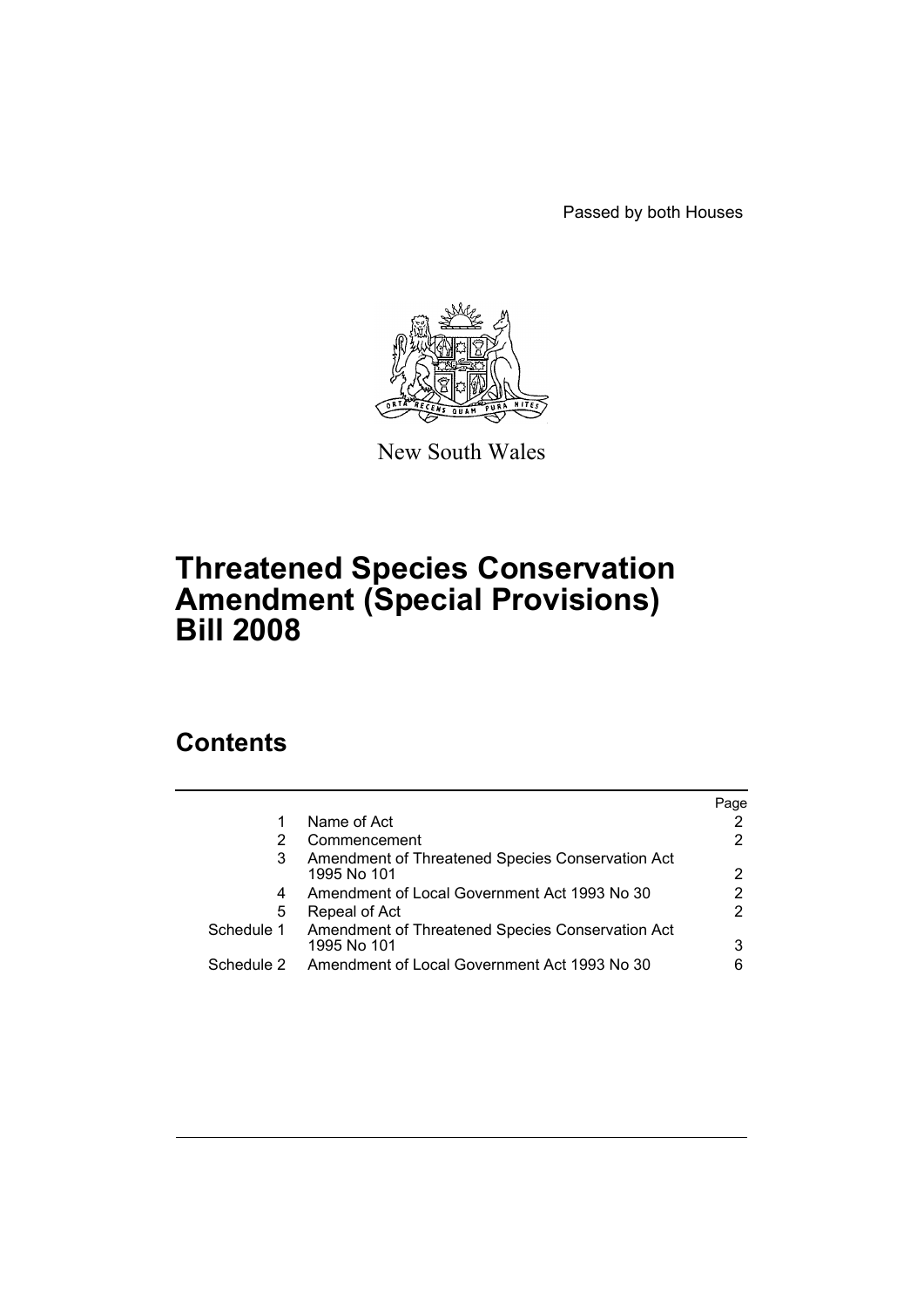*I certify that this public bill, which originated in the Legislative Assembly, has finally passed the Legislative Council and the Legislative Assembly of New South Wales.*

> *Clerk of the Legislative Assembly. Legislative Assembly, Sydney, , 2008*



New South Wales

# **Threatened Species Conservation Amendment (Special Provisions) Bill 2008**

Act No , 2008

An Act to amend the *Threatened Species Conservation Act 1995* with respect to the biodiversity certification of the *State Environmental Planning Policy (Sydney Region Growth Centres) 2006*; and to amend the *Local Government Act 1993* with respect to rates payable on land subject to conservation agreements.

*I have examined this bill and find it to correspond in all respects with the bill as finally passed by both Houses.*

*Assistant Speaker of the Legislative Assembly.*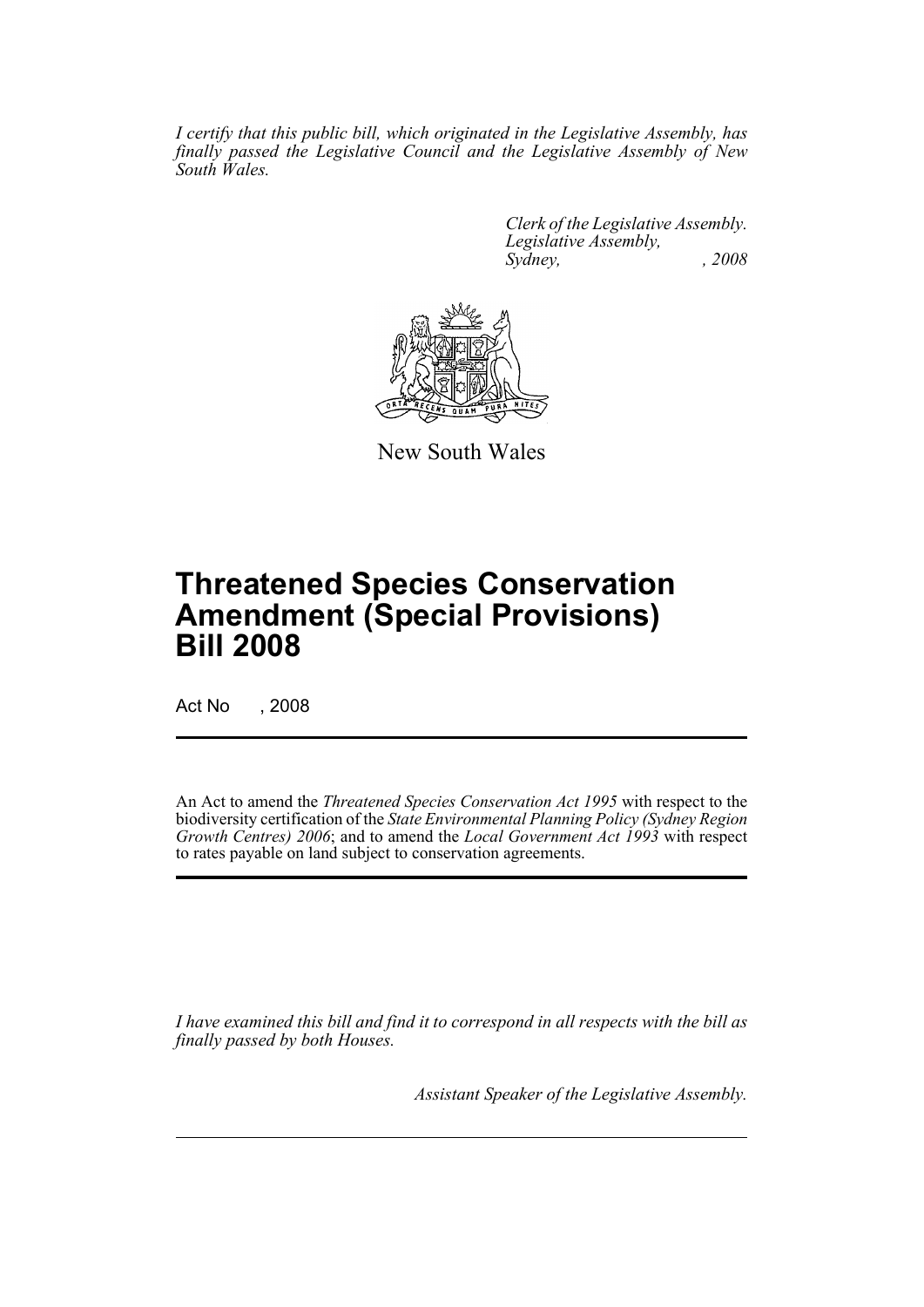### <span id="page-2-0"></span>**The Legislature of New South Wales enacts:**

## **1 Name of Act**

This Act is the *Threatened Species Conservation Amendment (Special Provisions) Act 2008*.

## <span id="page-2-1"></span>**2 Commencement**

This Act commences on the date of assent to this Act.

# <span id="page-2-2"></span>**3 Amendment of Threatened Species Conservation Act 1995 No 101**

The *Threatened Species Conservation Act 1995* is amended as set out in Schedule 1.

# <span id="page-2-3"></span>**4 Amendment of Local Government Act 1993 No 30**

The *Local Government Act 1993* is amended as set out in Schedule 2.

## <span id="page-2-4"></span>**5 Repeal of Act**

- (1) This Act is repealed on the day following the day on which this Act commences.
- (2) The repeal of this Act does not, because of the operation of section 30 of the *Interpretation Act 1987*, affect any amendment made by this Act.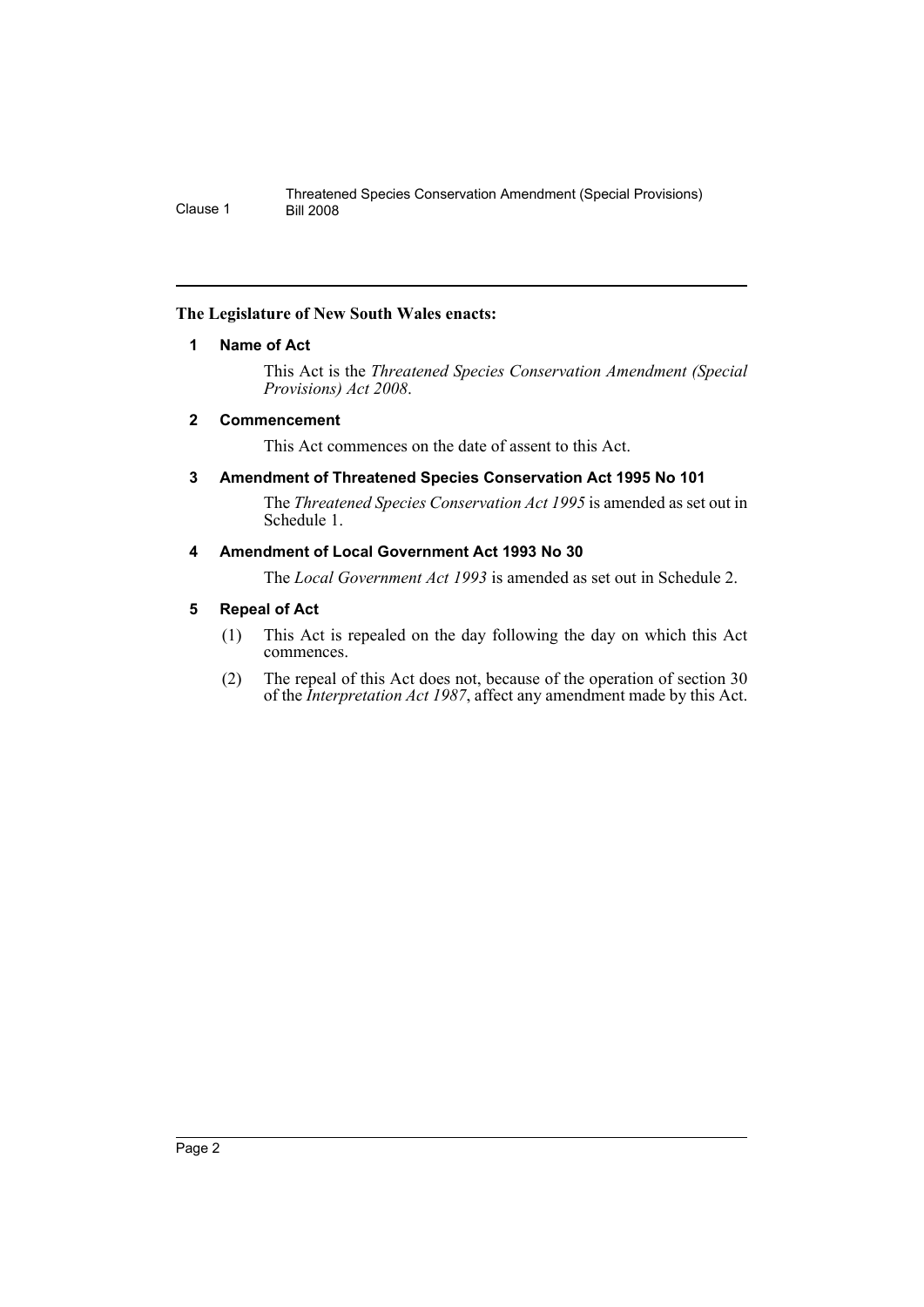Amendment of Threatened Species Conservation Act 1995 No 101 Schedule 1

# <span id="page-3-0"></span>**Schedule 1 Amendment of Threatened Species Conservation Act 1995 No 101**

(Section 3)

### **[1] Schedule 7 Savings, transitional and other provisions**

Insert at the end of clause 1 (1):

*Threatened Species Conservation Amendment (Special Provisions) Act 2008*, to the extent that it amends this Act

## **[2] Schedule 7, Part 7**

Insert after Part 6:

# **Part 7 Biodiversity certification of State Environmental Planning Policy (Sydney Region Growth Centres) 2006**

### **17 Definitions**

(1) In this Part:

*Growth Centres SEPP* means the *State Environmental Planning Policy (Sydney Region Growth Centres) 2006*, as in force from time to time.

*relevant biodiversity measures* means (subject to subclause (2)) the provisions set out as conditions of biodiversity certification in relation to the Growth Centres SEPP in the order under this Act published in the Gazette on 14 December 2007 (pages 9651– 9662).

*subject land* means (subject to subclause (3)) the land shown edged heavy black as certified land on the maps marked "South West Growth Centre—Biodiversity Certification" and "North West Growth Centre—Biodiversity Certification" deposited in the head office of the Department.

- (2) The Minister may by order published in the Gazette amend the relevant biodiversity measures for the purposes of this Part following a review under clause  $18 \hat{ }$  (4) of biodiversity certification conferred by this Part.
- (3) The Minister may by order published in the Gazette replace a map referred to in the definition of *subject land* in subclause (1) with a map referred to in the order that shows certified land that is within a growth centre within the meaning of the Growth Centres SEPP.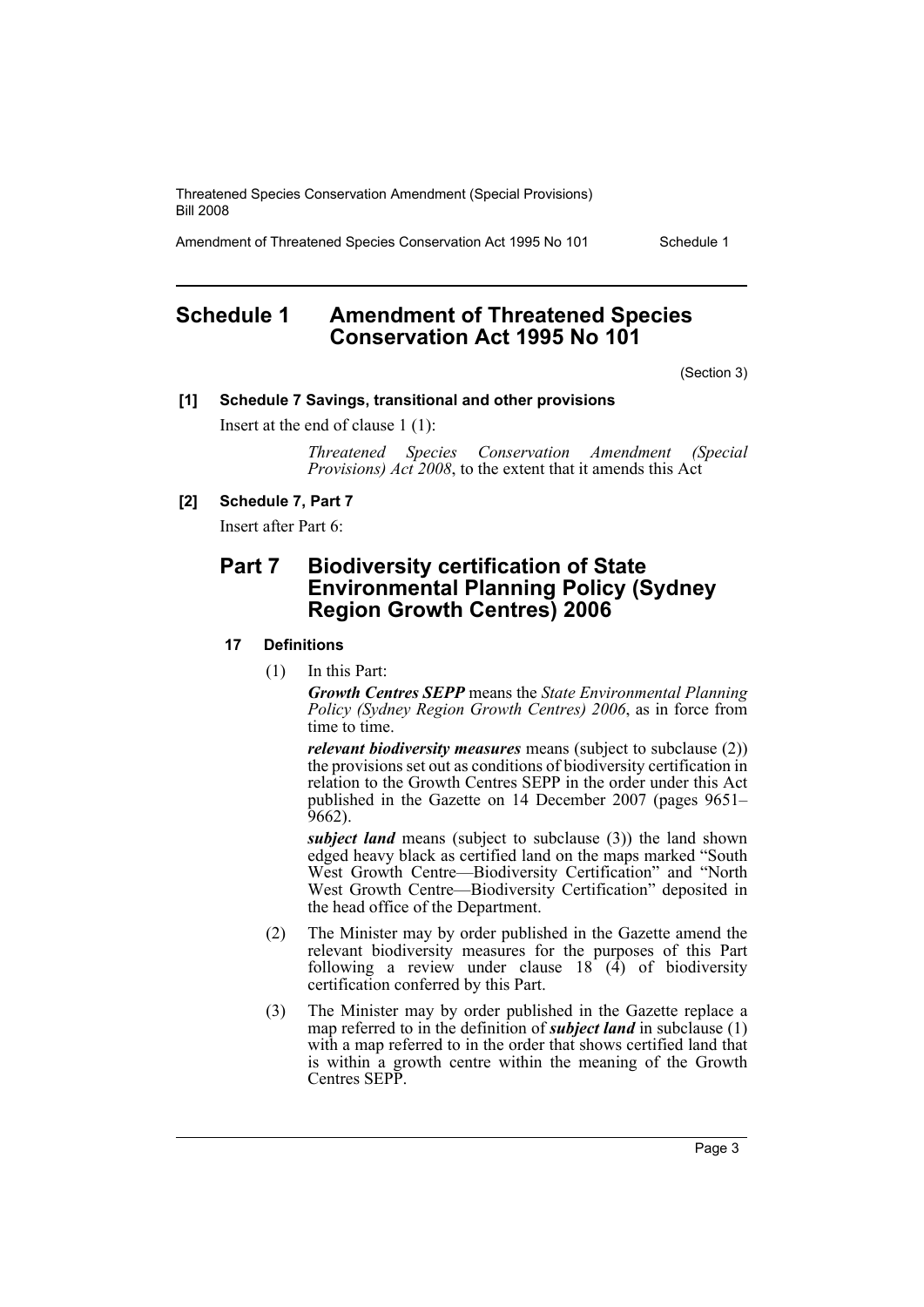Schedule 1 Amendment of Threatened Species Conservation Act 1995 No 101

### **18 Biodiversity certification of Growth Centres SEPP**

- (1) Biodiversity certification is conferred, by the enactment of this Part, on the Growth Centres SEPP.
- (2) The biodiversity certification conferred by this Part applies:
	- (a) only to the subject land, and
	- (b) to all development and activities that may be carried out under the Growth Centres SEPP, and
	- (c) to all threatened species, populations and ecological communities.
- (3) The biodiversity certification conferred by this Part is not subject to any conditions.
- (4) The Minister is to undertake periodic reviews of the biodiversity certification conferred by this Part to determine whether it should be maintained or modified.

### **19 Application of Division 5 of Part 7 of the Act**

- (1) Sections 126I (1) and (2), 126J (2)–(4), 126L and 126M of this Act apply to the biodiversity certification conferred by this Part in the same way as they apply to biodiversity certification conferred under Division 5 of Part 7 of this Act.
- (2) Except as provided by subclause (1), Division 5 of Part 7 of this Act does not apply to the biodiversity certification conferred by this Part.

### **20 Period of biodiversity certification**

- (1) The biodiversity certification conferred by this Part remains in force (subject to this Part) until 30 June 2025.
- (2) This Part does not prevent further biodiversity certification of the Growth Centres SEPP under Division 5 of Part 7 of this Act after the biodiversity certification conferred by this Part ceases to be in force.

### **21 Suspension or revocation of biodiversity certification**

(1) The Minister may, by order published in the Gazette, suspend or revoke the biodiversity certification conferred by this Part if the Minister is of the opinion that any relevant biodiversity measure has not been complied with. This subclause does not limit section 126L of this Act.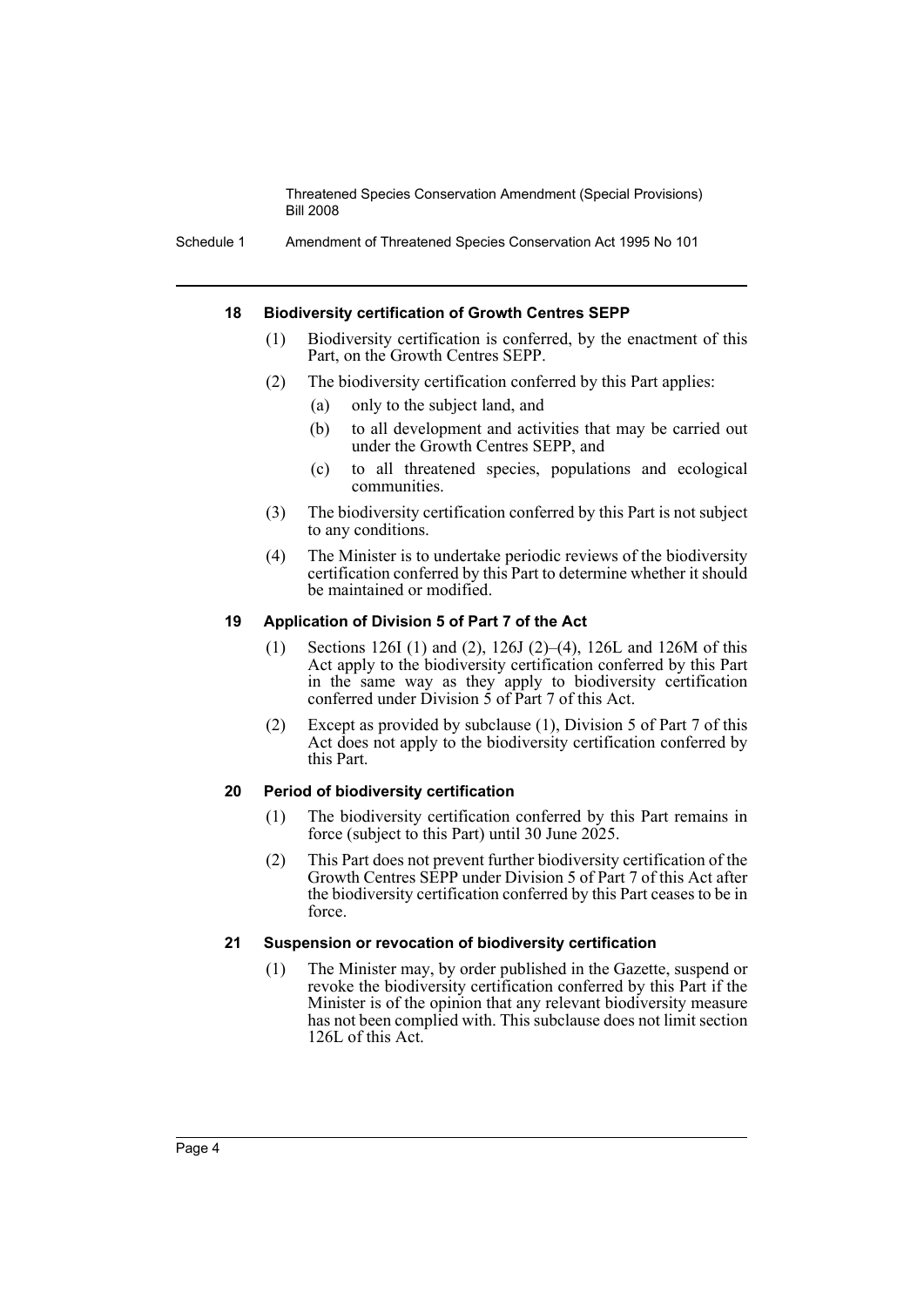Amendment of Threatened Species Conservation Act 1995 No 101 Schedule 1

- (2) The suspension or revocation of the biodiversity certification conferred by this Part does not affect the validity of any development consent granted under Part 4 of the *Environmental Planning and Assessment Act 1979*, or any approval of an activity granted in accordance with Part 5 of that Act, before the suspension or revocation.
- (3) If the Minister suspends or revokes the biodiversity certification under this clause, the Minister may, in the order, determine the application of the suspension or revocation to anything pending under the *Environmental Planning and Assessment Act 1979* at the time of the suspension or revocation.

### **22 Part has effect from 14 December 2007**

- (1) The biodiversity certification conferred by this Part is taken to have had effect on and from 14 December 2007.
- (2) Anything done or omitted to be done on or after 14 December 2007, including under the *Environmental Planning and Assessment Act 1979*, that would have been validly done or omitted had the biodiversity certification conferred by this Part been in force at the time it was done or omitted, is taken to be validly done or omitted.